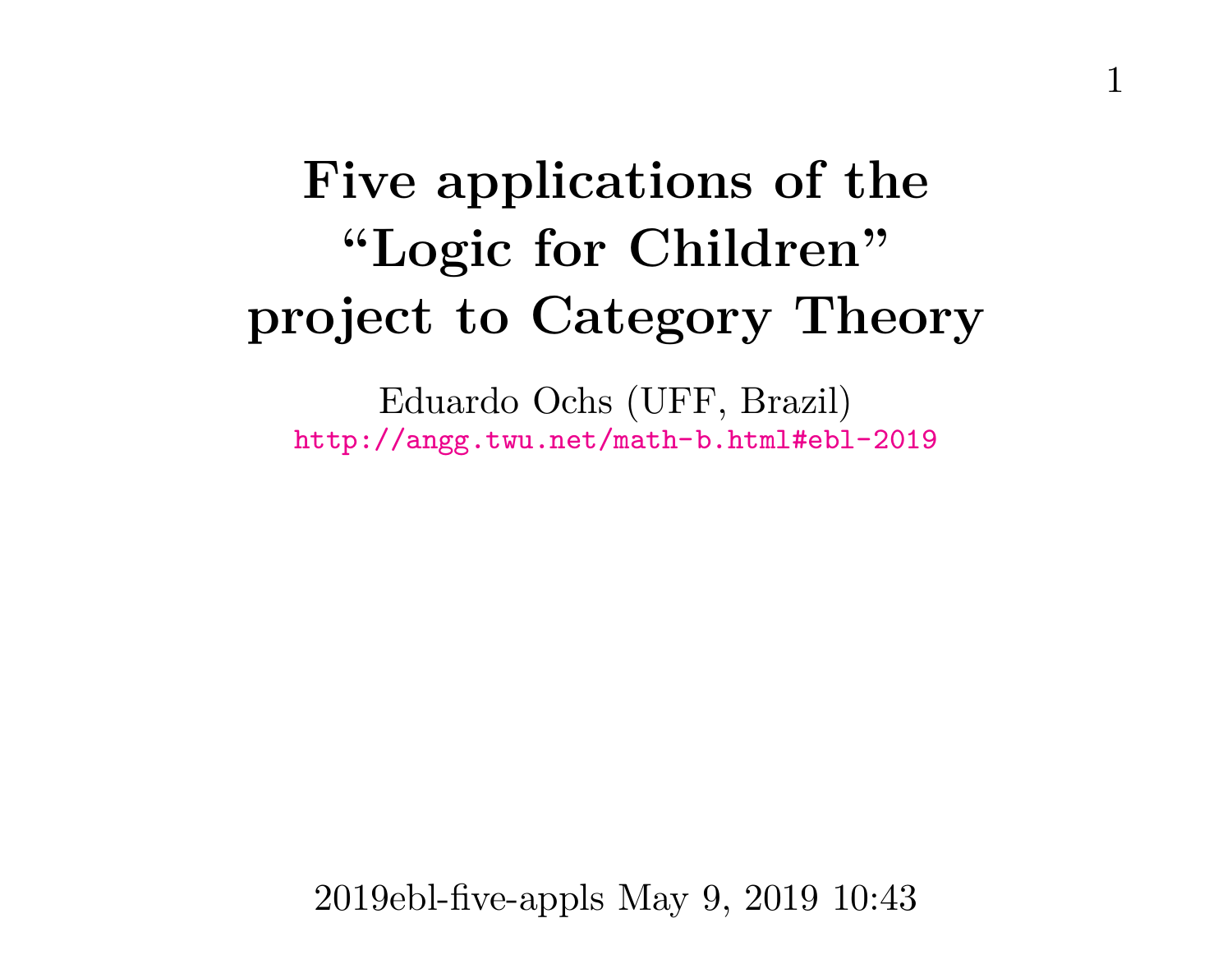#### **Category Theory...**

...seems to be a very elegant area with "the right abstractions" and lots of diagrams, but the diagrams are usually omitted from the texts as if they were "obvious exercises", and the motivating examples are mentioned briefly, if at all  $-$  so the comparisons between these "abstractions" and the examples are also left as exercises.

Topos Theory is a very important sub-area of CT. When I tried to read Johnstone's "Topos Theory" (1977) I understood very little, even though I tried very hard. "I need a version for children of this!!!"

(I.e., with the missing diagrams and the examples.)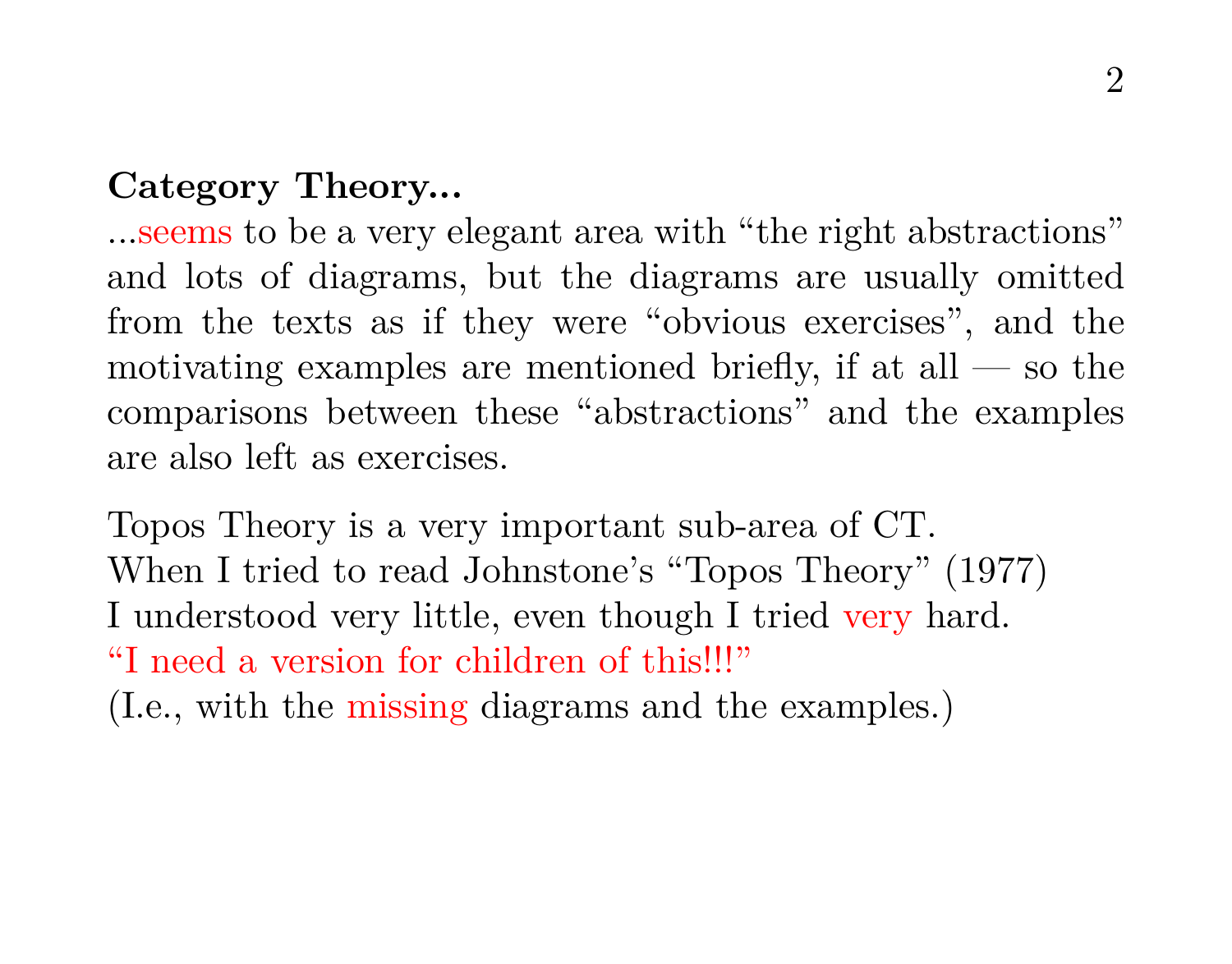**My current favorite definition of "children":** They prefer to start from particular cases and then generalize — They like diagrams and finite objects drawn very explicitly — They become familiar with mathematical ideas by calculating / checking several cases (rather than by proving theorems)

Example: pentominos. Let "children" play with pentominos for a while before showing to them theorems and game trees!

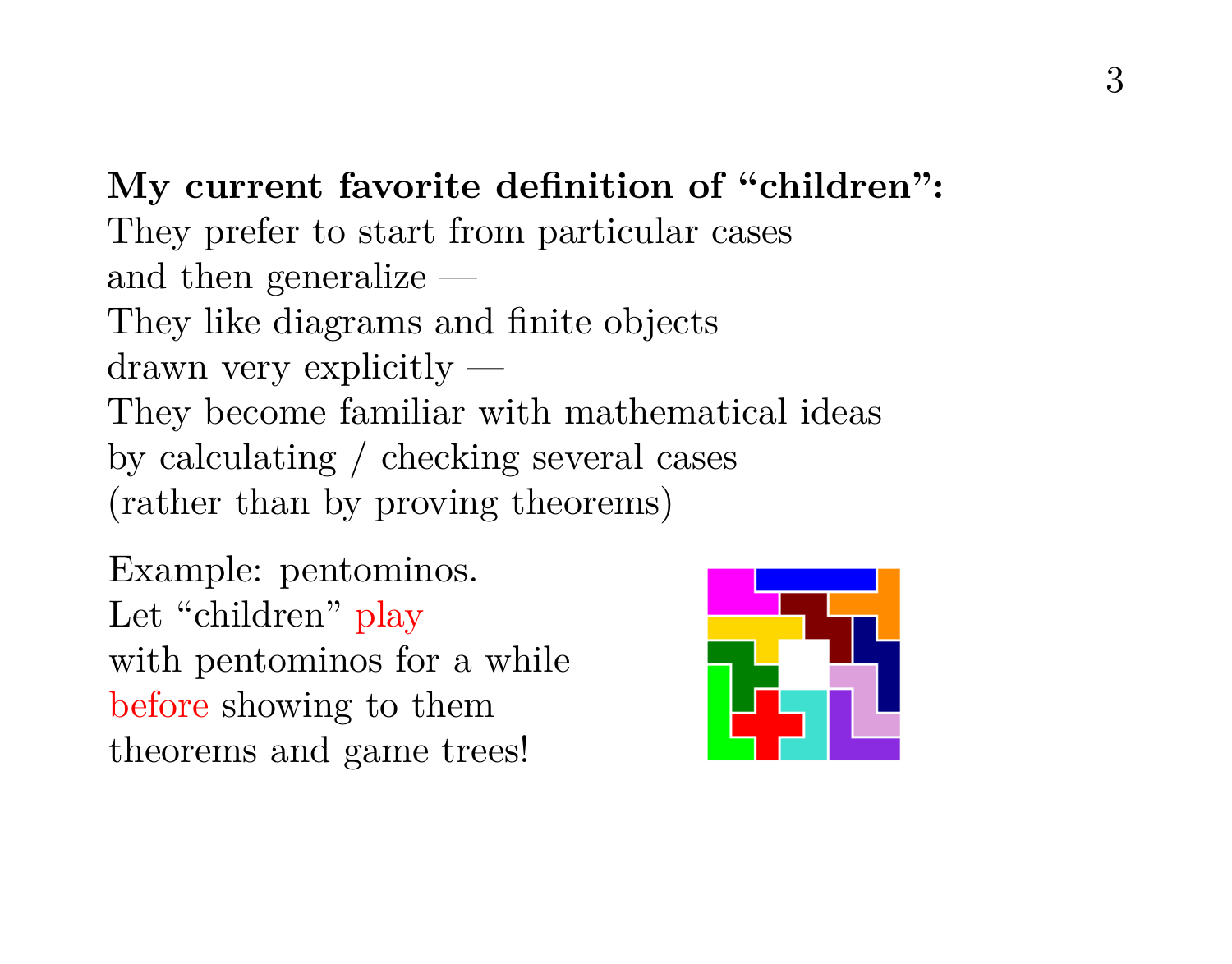#### **Five applications**

- 1. A way to develop visual intuition about Intuitionistic Propositional Logic. Models for IPL are Heyting Algebras; topologies are HAs. Look for finite topologies! Use order topologies. Bonus: use planar topologies ("ZHAs").
- 2. A way to build a topos with a given logic (when that logic is a ZHA). Solution:  $\mathbf{Set}^{(P,A)}$ .
- 3. Sheaves are related to J-operators ( $\leftarrow$  old terminology) on HAs. So: a way to visualize J-operators on ZHAs ("slashings").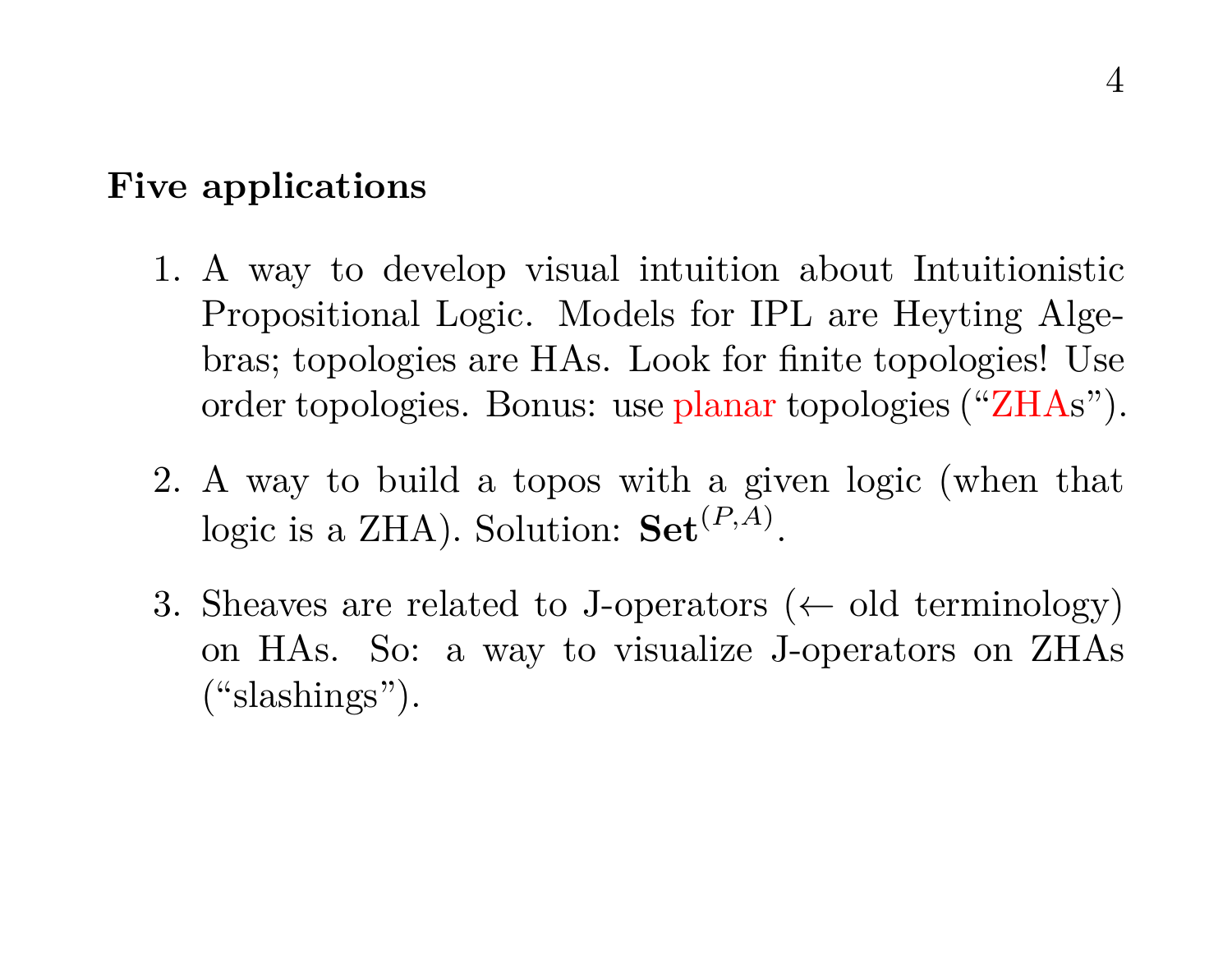- 1. The sheaf associated to a J-operator. Solution: question marks; erasing followed by reconstruction yields the sheafification functor.
- 2. A version "for children" for parts of The Elephant in which the "missing diagrams" are no longer missing and we can remember theorems and constructions by shape and movement. Also: motivating examples "for children", in which everything is finite and can be drawn explicitly. "Children" develop familiarity with mathematical structures by calculating rather than by proving theorems.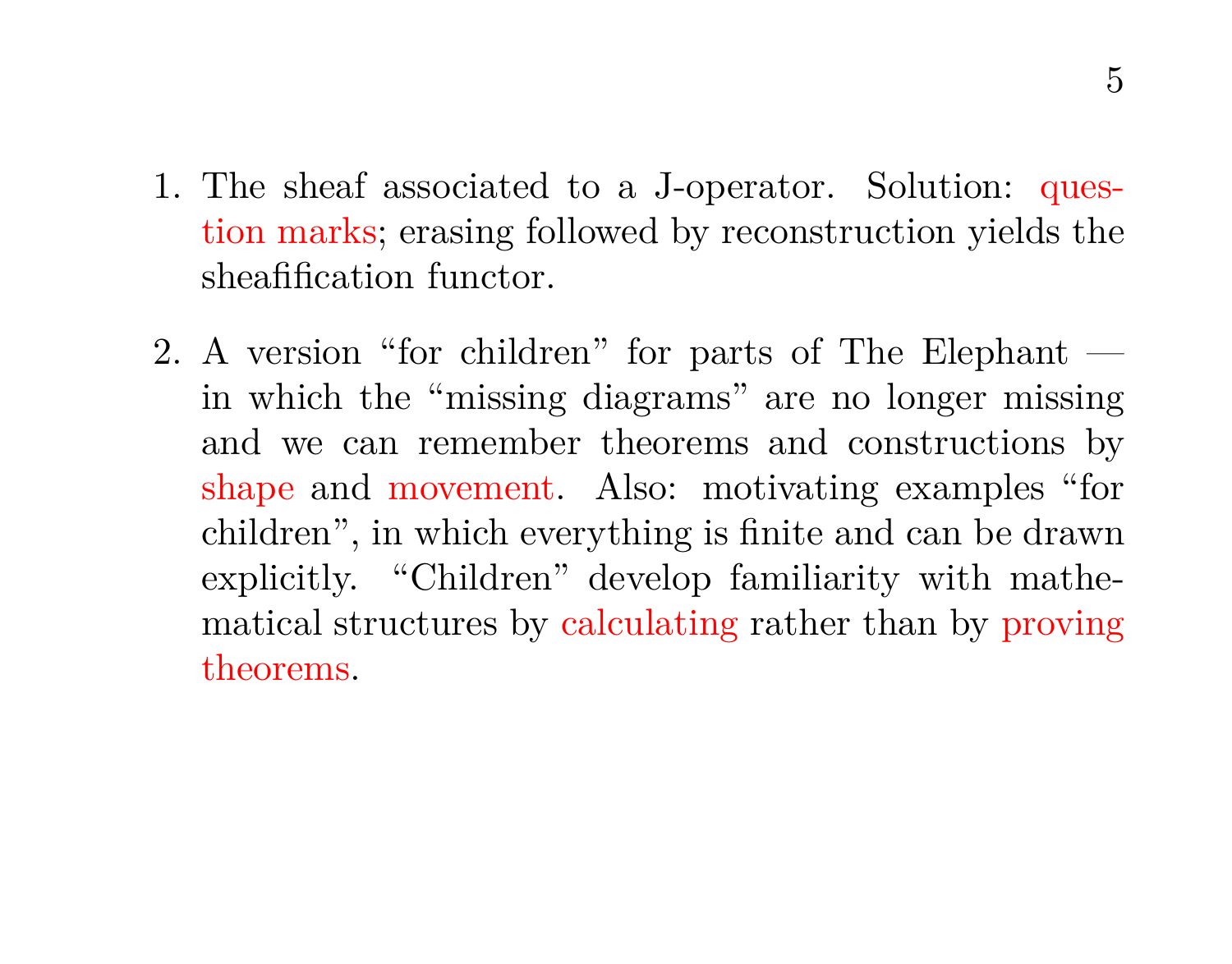

### **Finite topologies**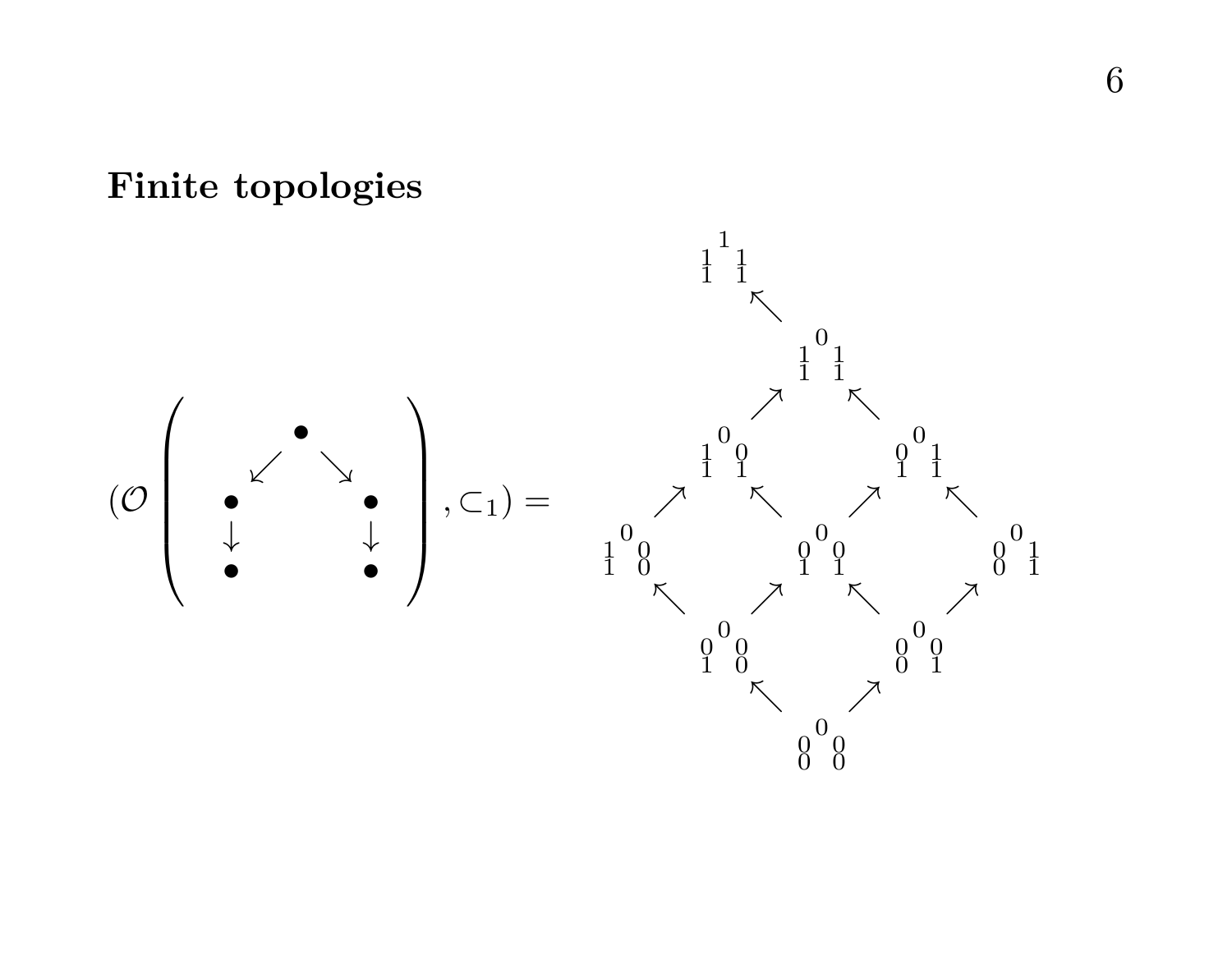## **Finite topologies (2)**

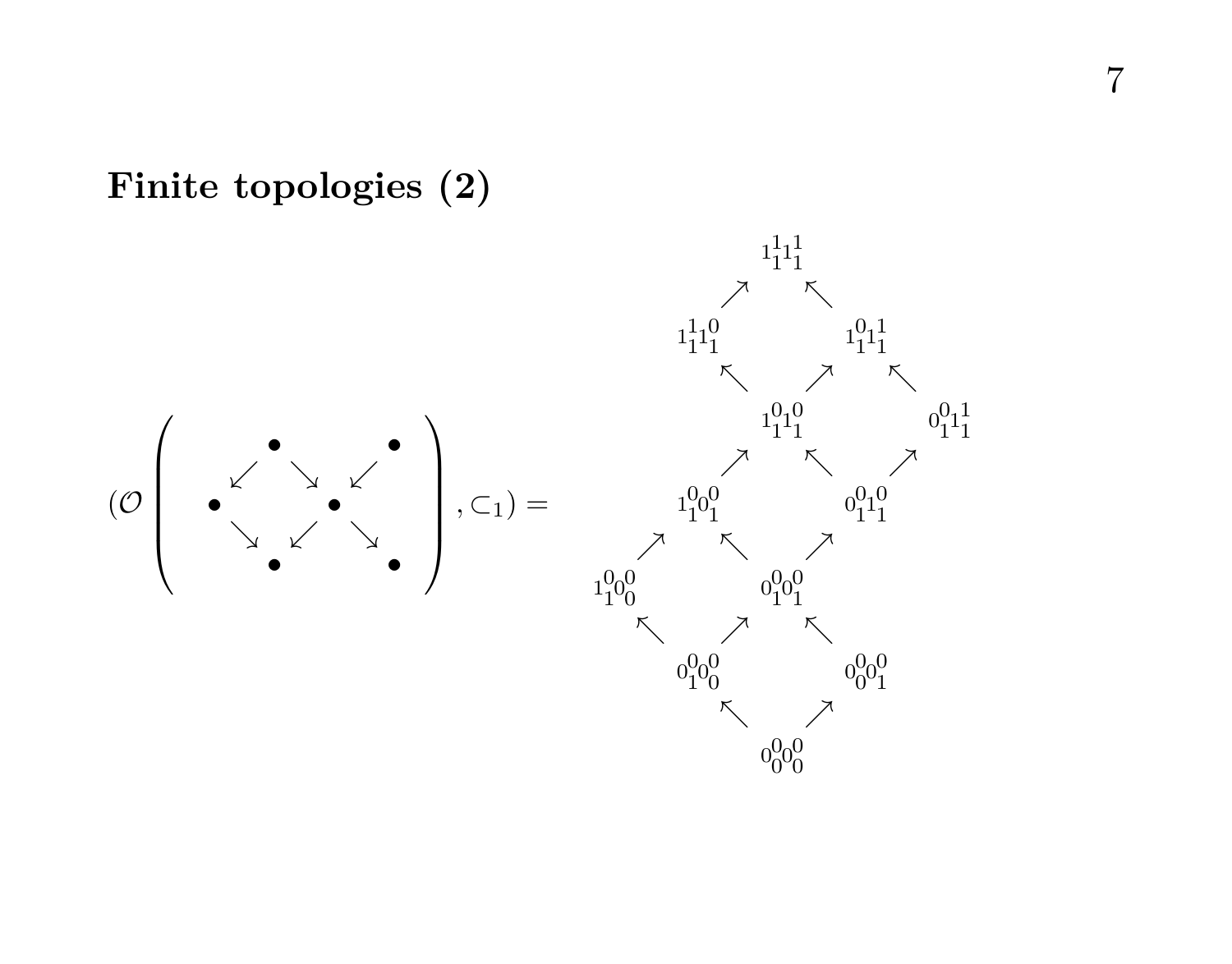#### **Finite topologies (3)**



Non-planar! Why? Answer: because the W has three independent points!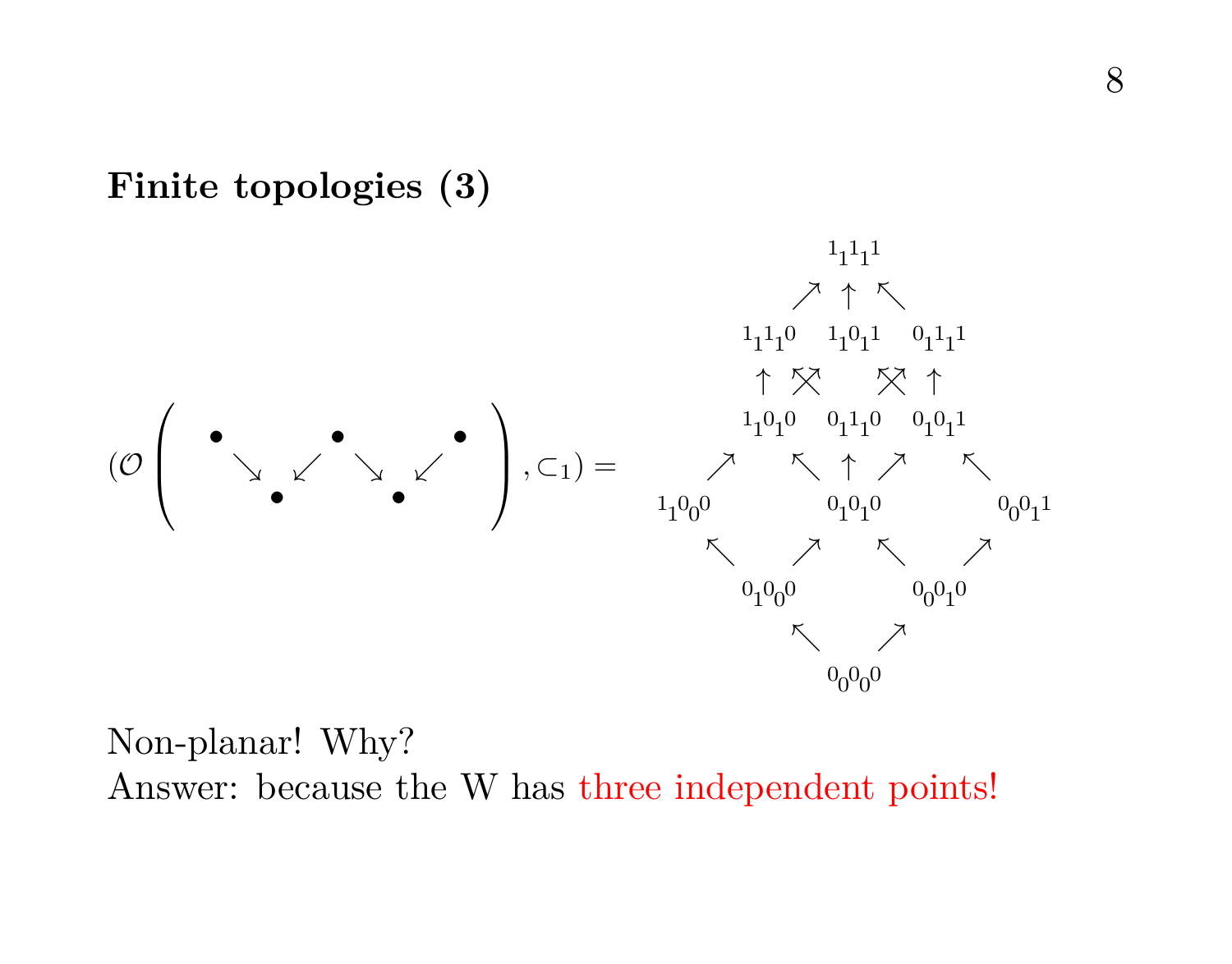**Finite topologies (4): 2CGs and ZHAs** A 2-column graph never has three independent points. Trick:  $\text{pile}(25) = \{2, 1, 1, 2, 3, 4, 5\}.$ 

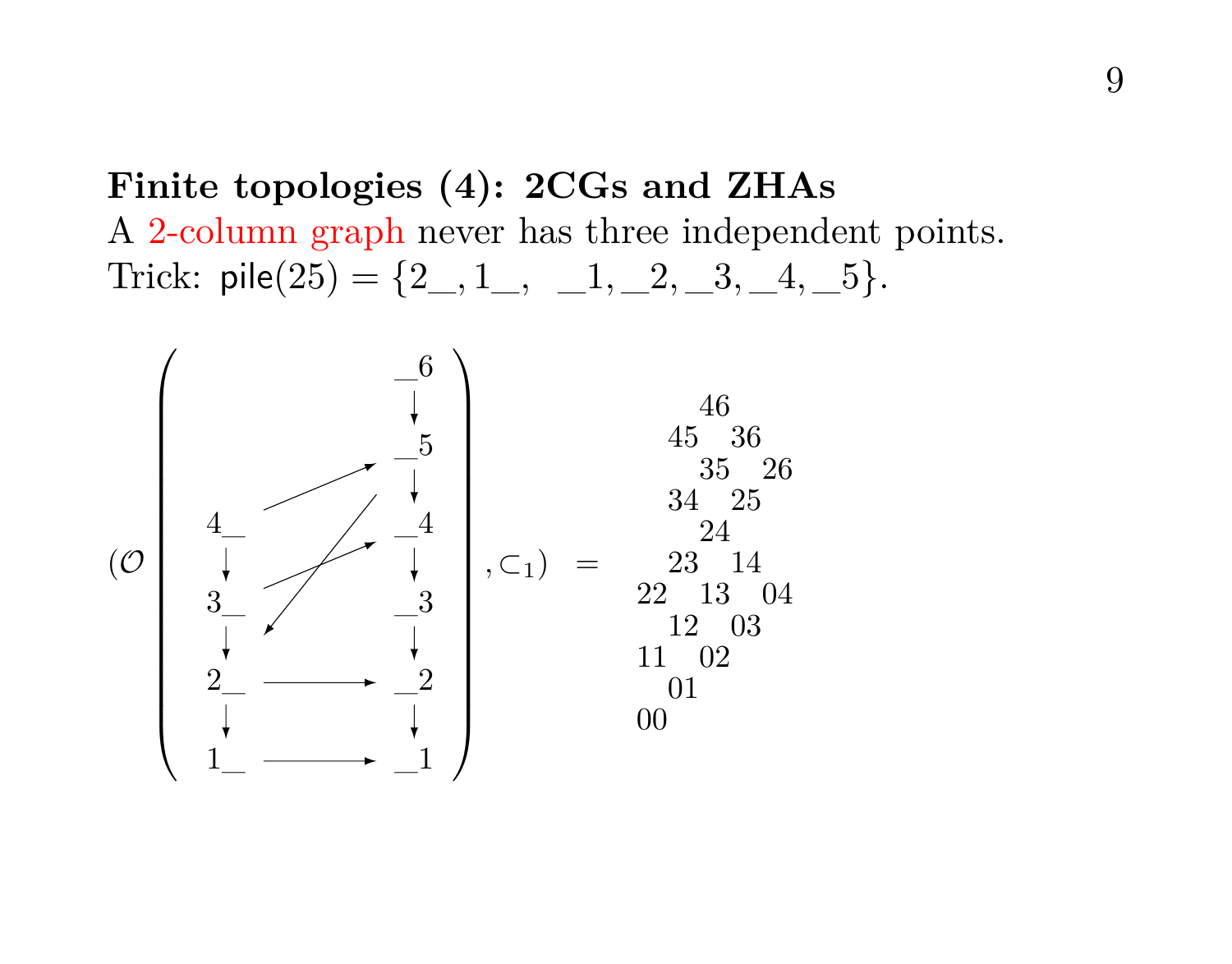## **A famous J-operator:** (13 ∨ )

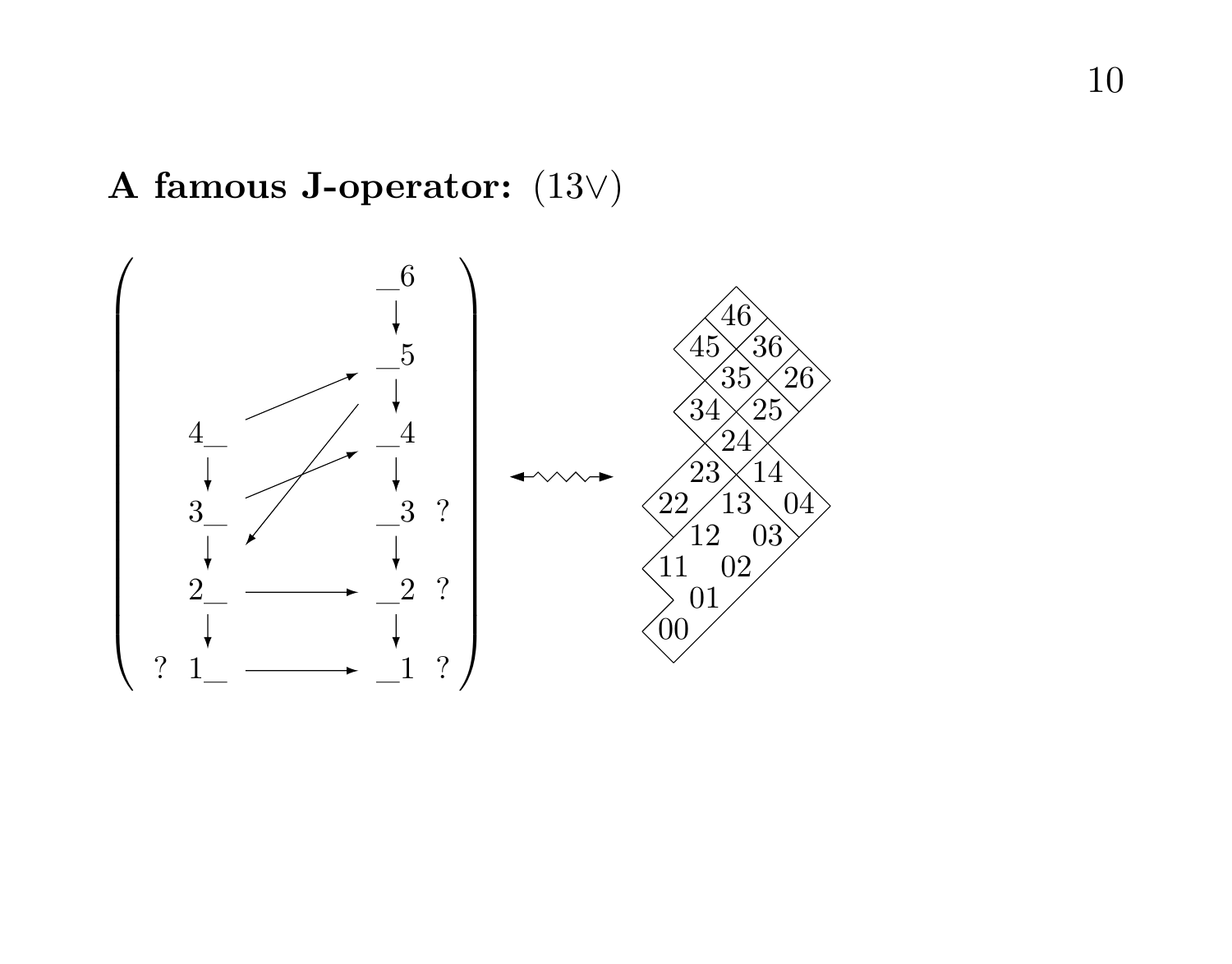# **A strange J-operator**

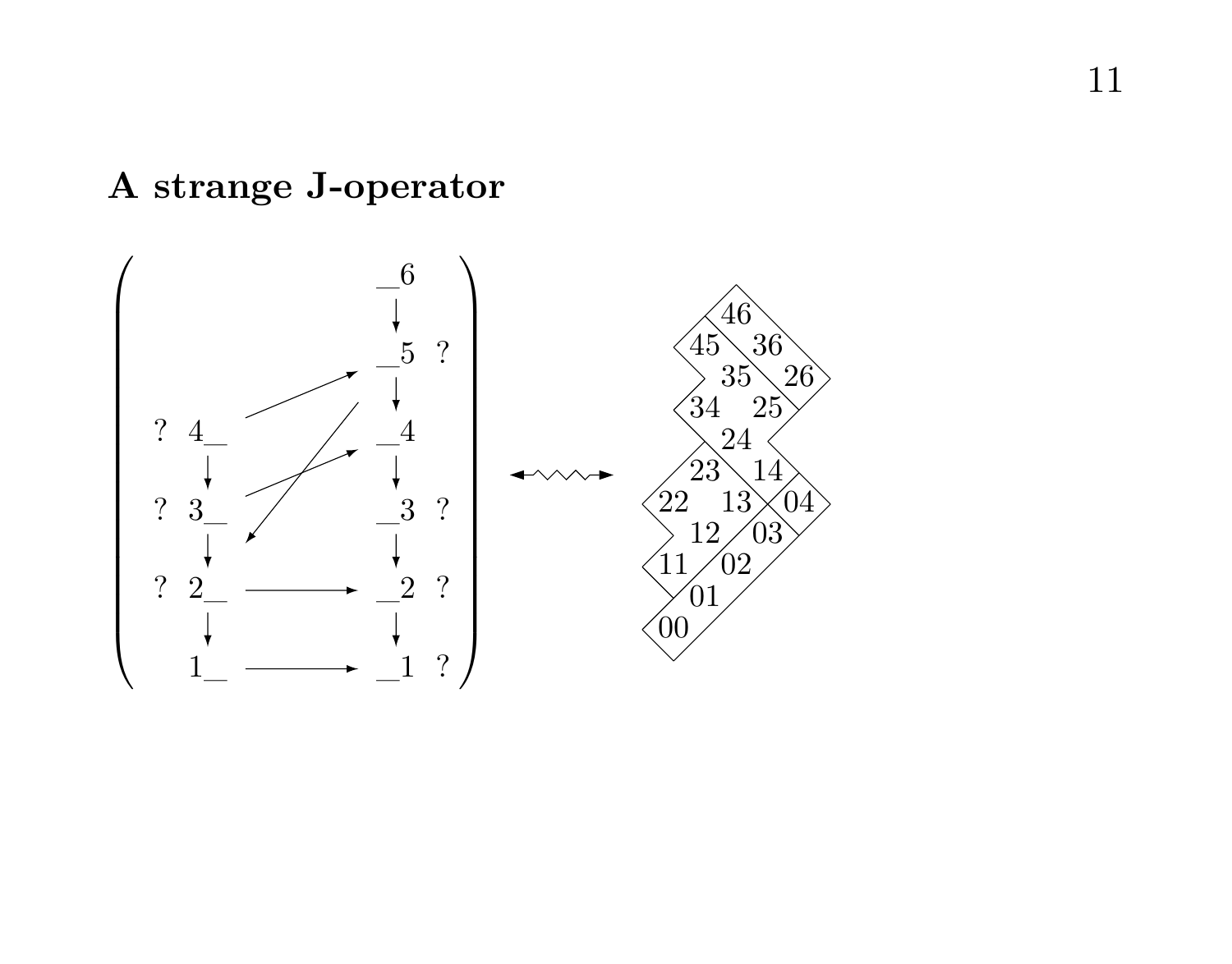**Logic in a ZHA (visually!!!)** Notation: a 2-column graph is  $(P, A)$  — (points, arrows) its order topology is  $\mathcal{O}_A(P)$ , and a Planar Heyting Algebra (a ZHA) is  $H \subset \mathbb{Z}^2$ . The correspondence is written as  $(P, A) \leftrightarrow W \rightarrow H$ and formally it means  $\mathcal{O}_A(P) \cong H$ . There are two ways to define  $\top, \bot \in H$  and  $\land, \lor, \rightarrow \in \top$ ...

1) Via topology, in 
$$
\mathcal{O}_A(P)
$$
:  
\n $\top := P$ ,  
\n $\bot := \emptyset$ ,  
\n $Q \land R := Q \cap R$ ,  
\n $Q \lor R := Q \cup R$ ,  
\n $R \to S := \text{Int}((T \backslash R) \cup S)$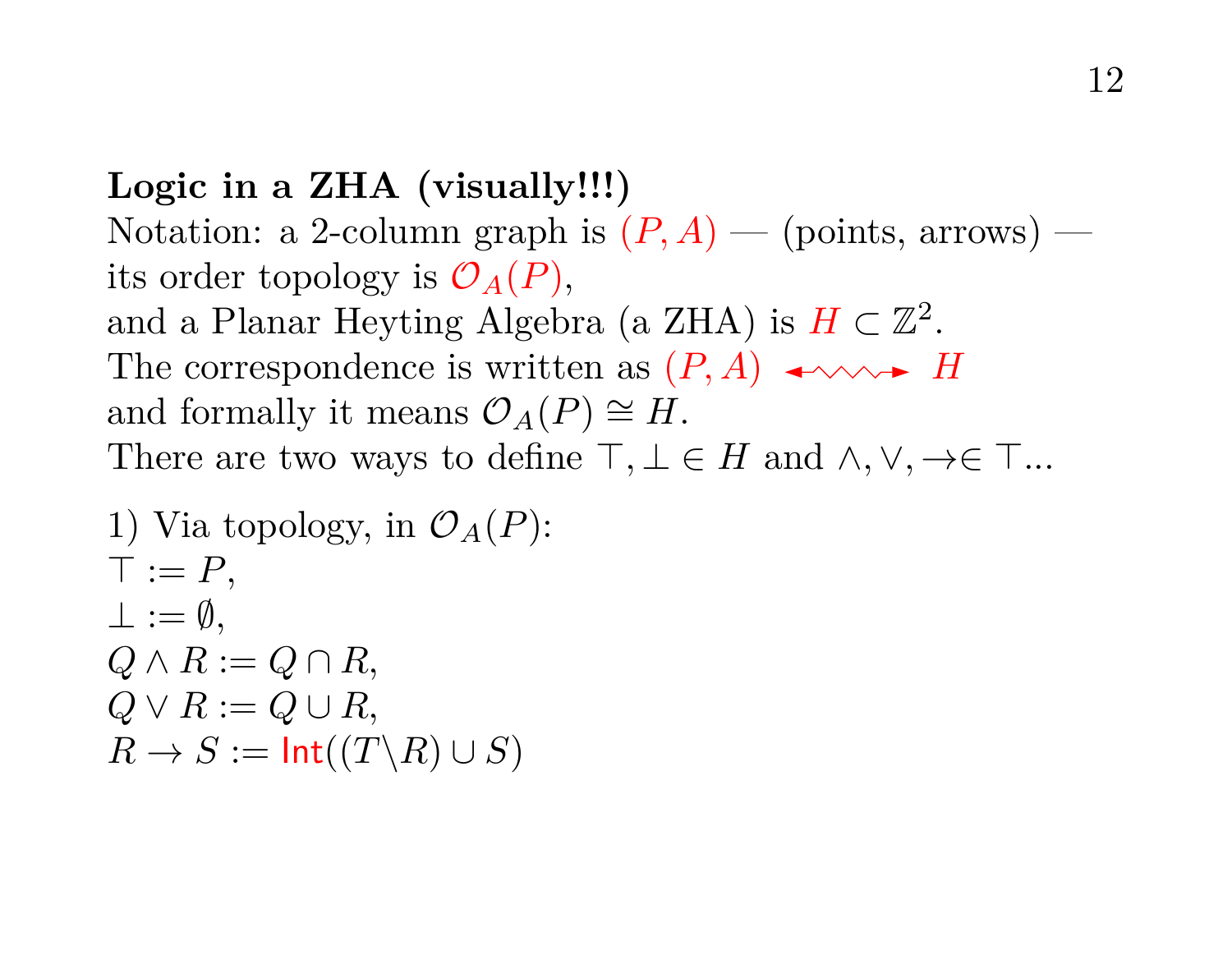# **Logic in a ZHA (visually!!!) (2)** 2) Via order. For example:

$$
(Q \rightarrow (R \rightarrow S)) \leftrightarrow ((Q \land R) \rightarrow S)
$$
  
\n
$$
(Q \leq (R \rightarrow S)) \leftrightarrow ((Q \land R) \leq S)
$$
  
\n
$$
\{Q \in H \mid Q \leq (R \rightarrow S)\} = \{Q \in H \mid (Q \land R) \leq S\}
$$
  
\n
$$
(R \rightarrow S) = \sup \{Q \in H \mid (Q \land R) \leq S\}
$$
  
\n
$$
= \bigcup \{Q \in H \mid (Q \land R) \leq S\}
$$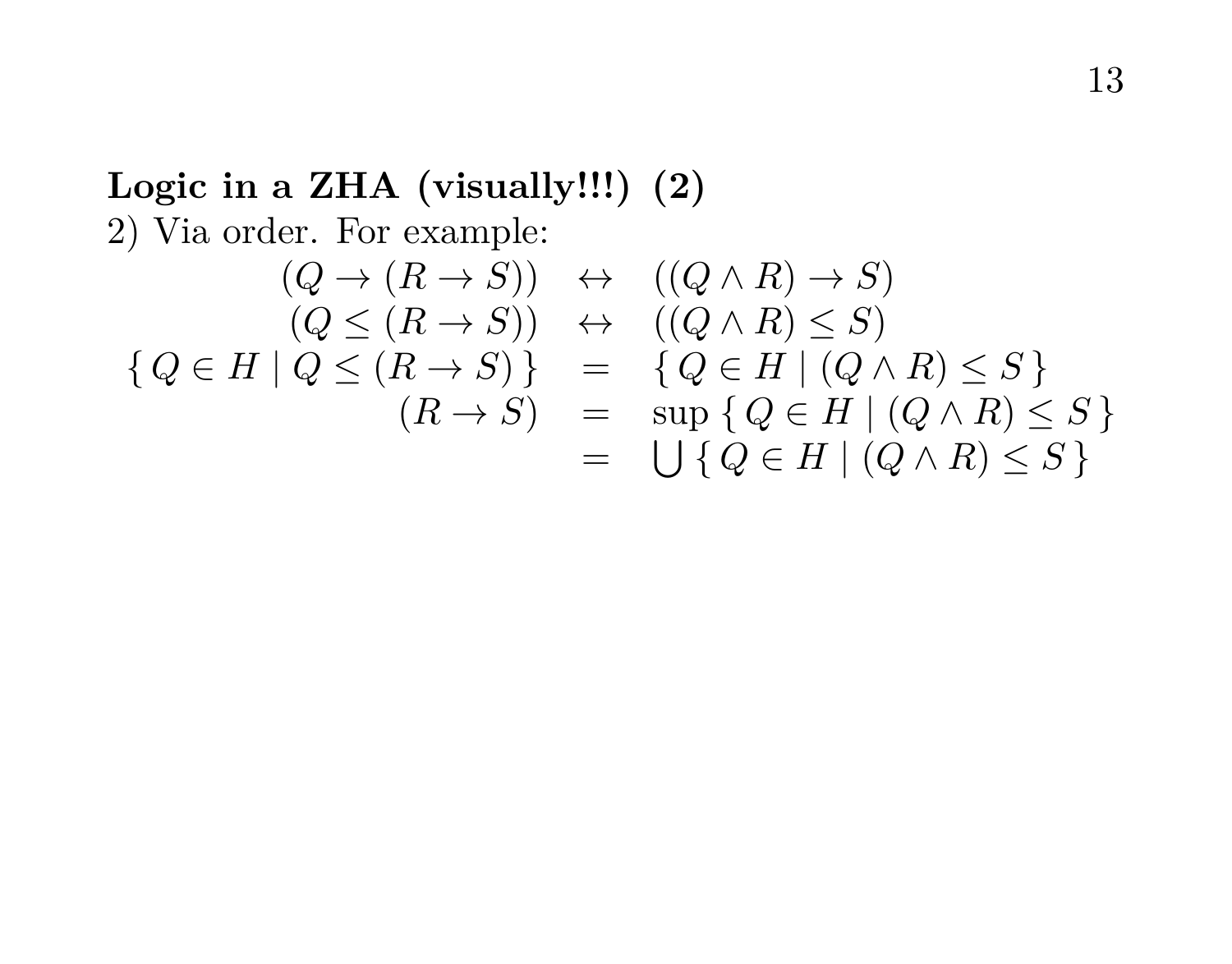# **Logic in a ZHA (visually!!!) (3)**

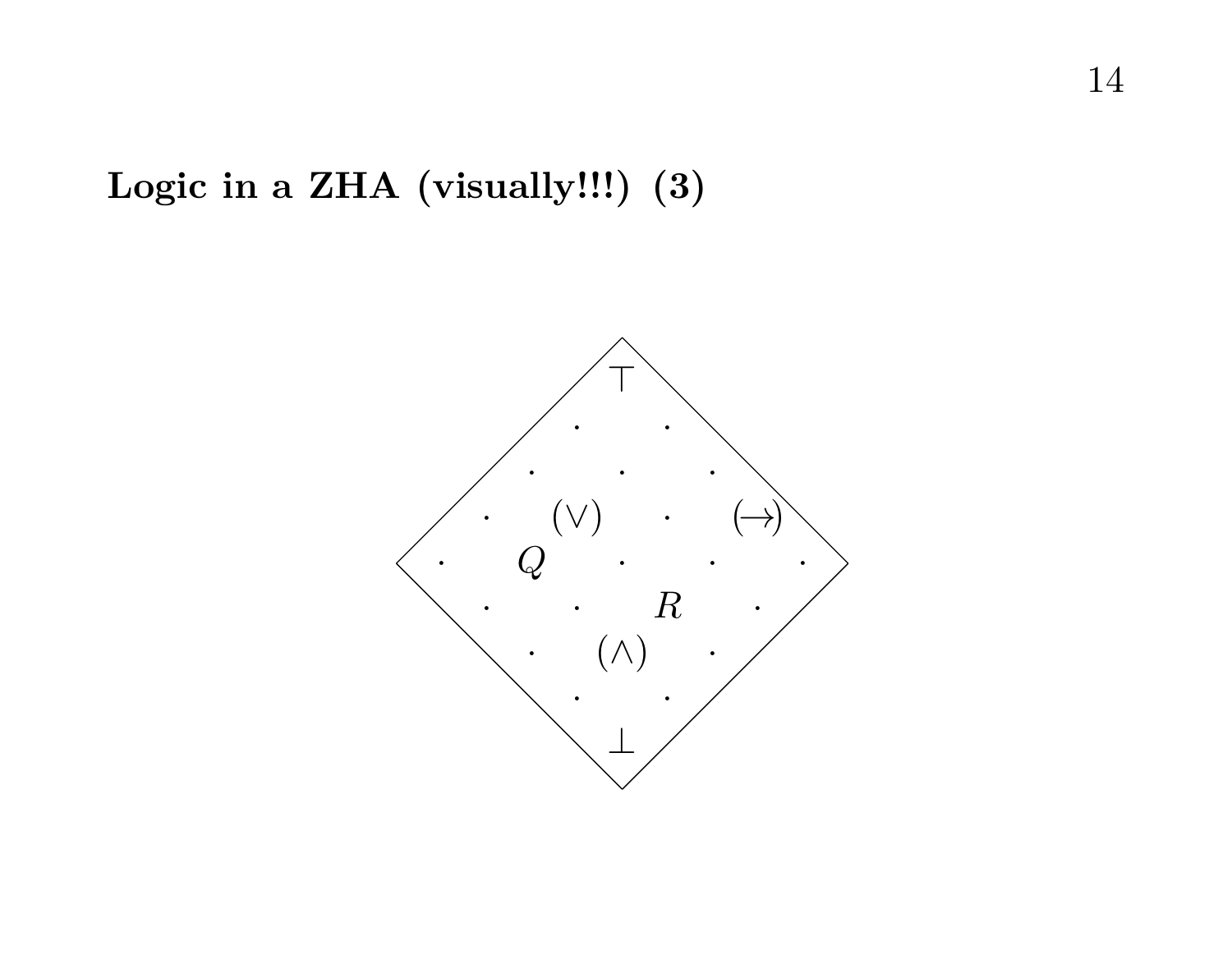#### **J-operators**

A J-operator on a Heyting Algebra H is an operation  $J: H \to H$ , abbreviated as '.\*', obeying  $P \le P^* = P^{**}$ and  $(P \wedge Q)^* = P^* \wedge Q^*$ . Some famous J-operators:  $(\neg\neg)$ ,  $(A \lor)$ ,  $(A \rightarrow)$  (for  $A \in H$ ).

# A J-operator induces an equivalence relation:  $P \sim_J Q$  iff  $P^* = Q^*$ .

For many years I didn't have ANY visual intuition on what J-operators were, or could be.

When we play with J-operators on ZHAs we discover that: Each equivalence class  $[P]^J$  has a top element, a bottom element, and all element in between; and  $P^*$  is always the top element of  $[P]^J...$ 

So we only need to draw the equivalence classes!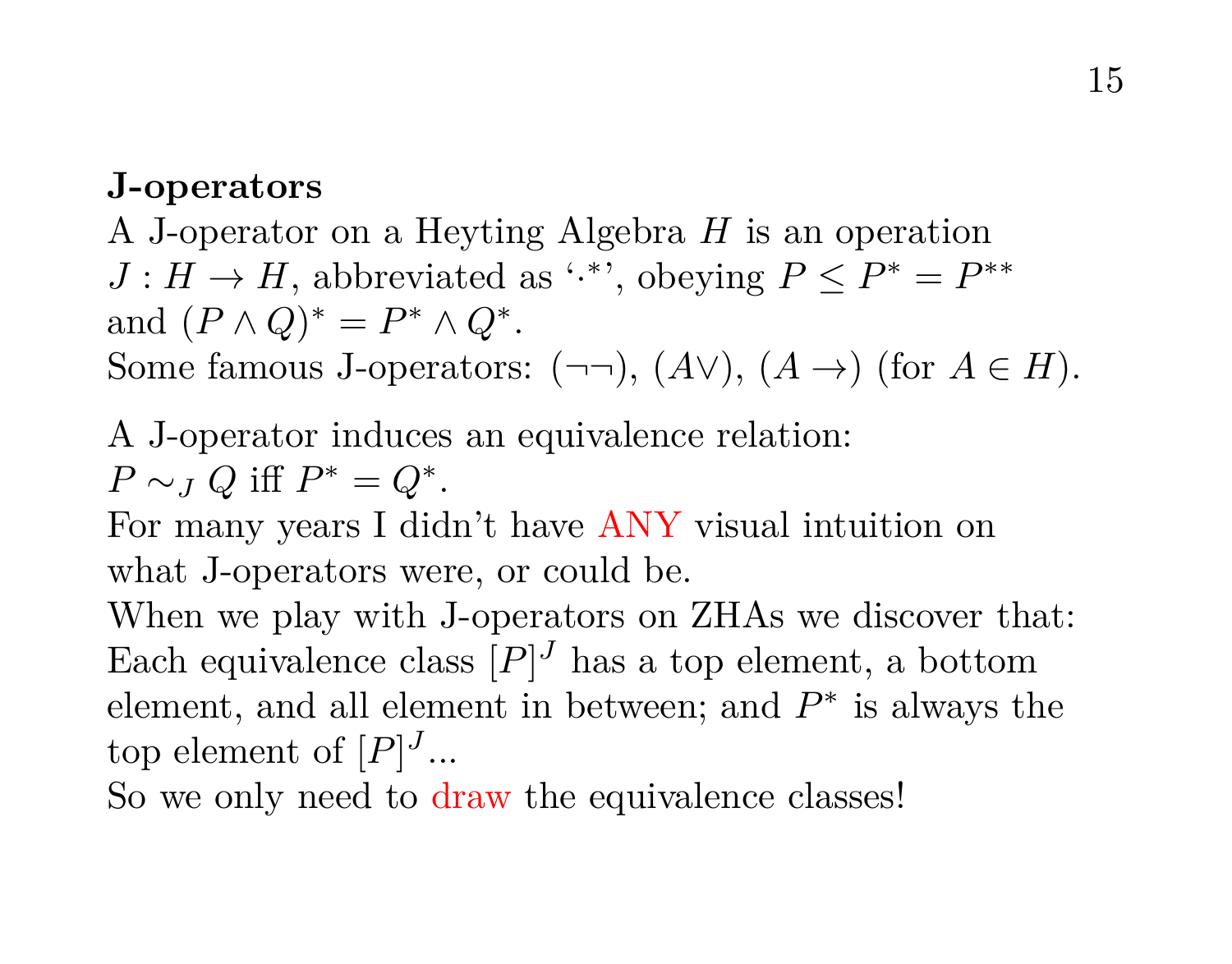## **A famous J-operator:** (13 ∨ )

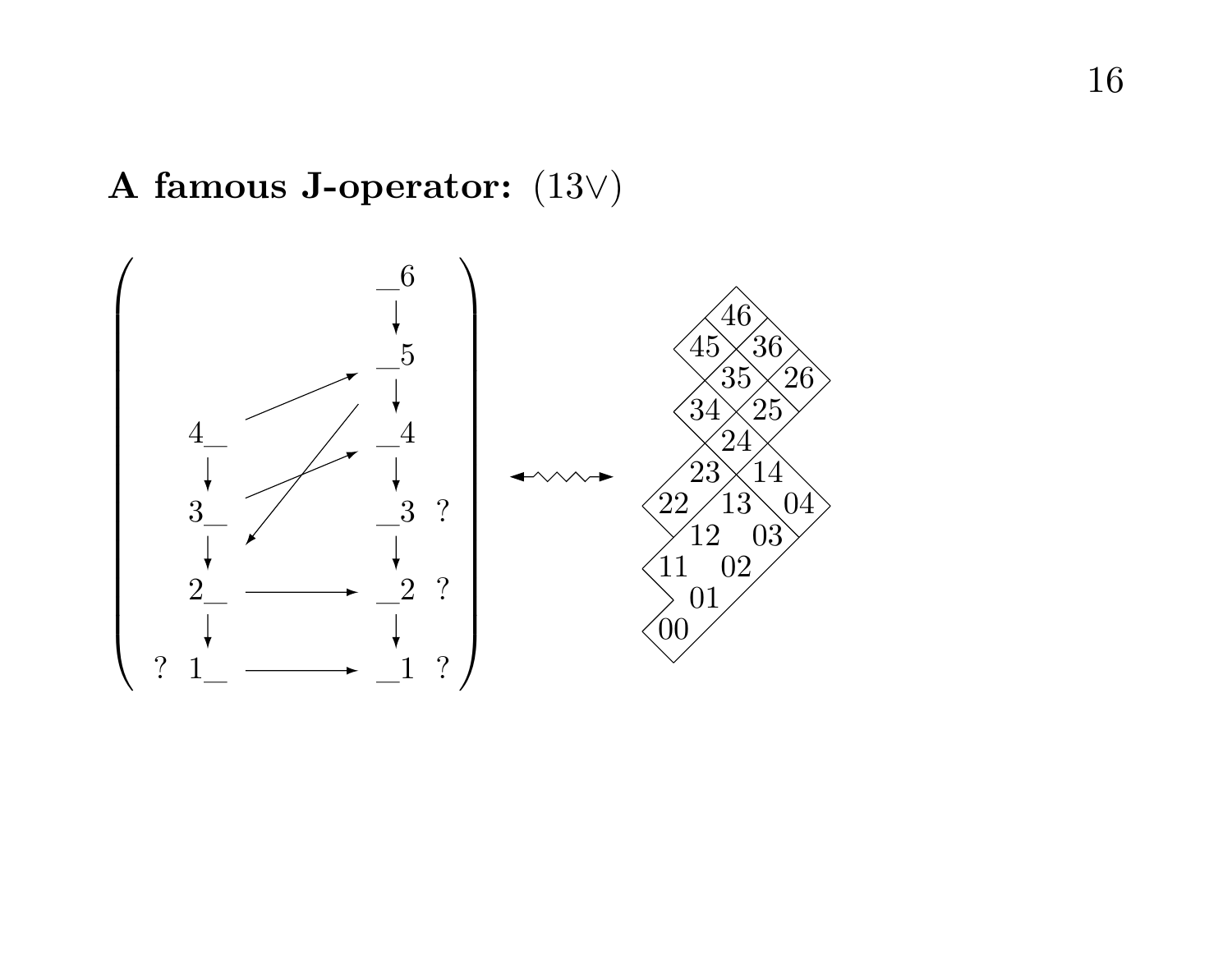# **A strange J-operator**

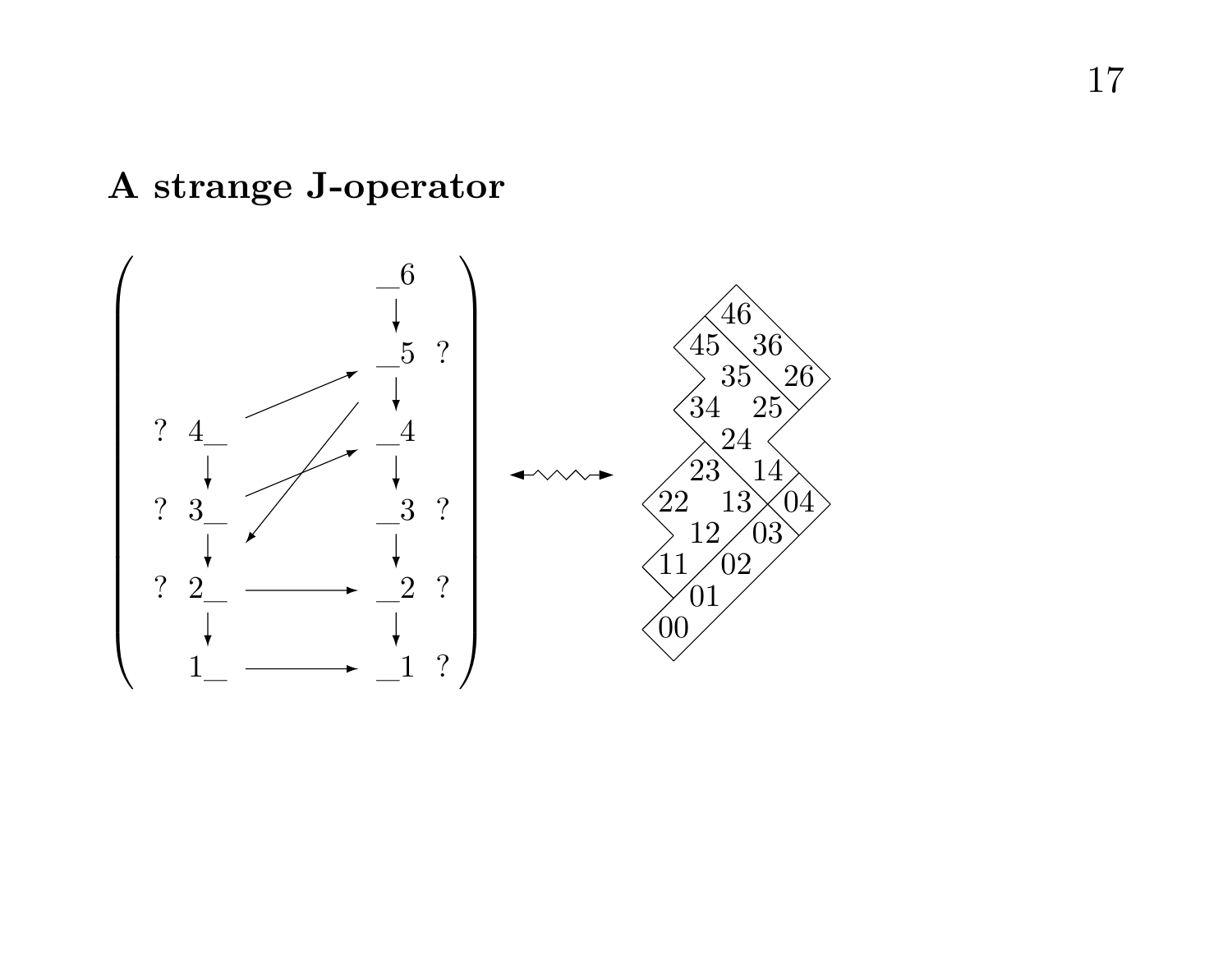#### **Question marks**

Every set of question marks  $Q \subseteq P$  in  $(P, A)$  induces an equivalence relation on  $H \cong \mathcal{O}_A(P)$ . Two subsets  $S, S' \subseteq P$  are Q-equivalent when  $S$  and  $S'$  only differ in points of  $Q$ , i.e.:  $S \setminus Q = S' \setminus Q$ . Here  $Q = \{4\_, 3\_, 2\_, \_1\_2, \_3\_5, \}$ , and: pile(22)  $\sim_Q$  pile(23)  $\sim_Q$  pile(24),  $12^* = 23$ ,  $22 \sim I$  pile23  $\sim I$  24.  $\sqrt{2}$  1\_  $^{2}$  $^{3}-$ 4\_  $\mathbf{1}$  $_{-2}$  $\_3$  $_{-4}$  $\_5$  $\_6$ ? ? ? ? ? ? ? \\_  $\overline{\phantom{a}}$ 45 46 34 35 36 22 23 24 25 26 11 12 13 14 00  $^{01}$  $^{02}$ 03 04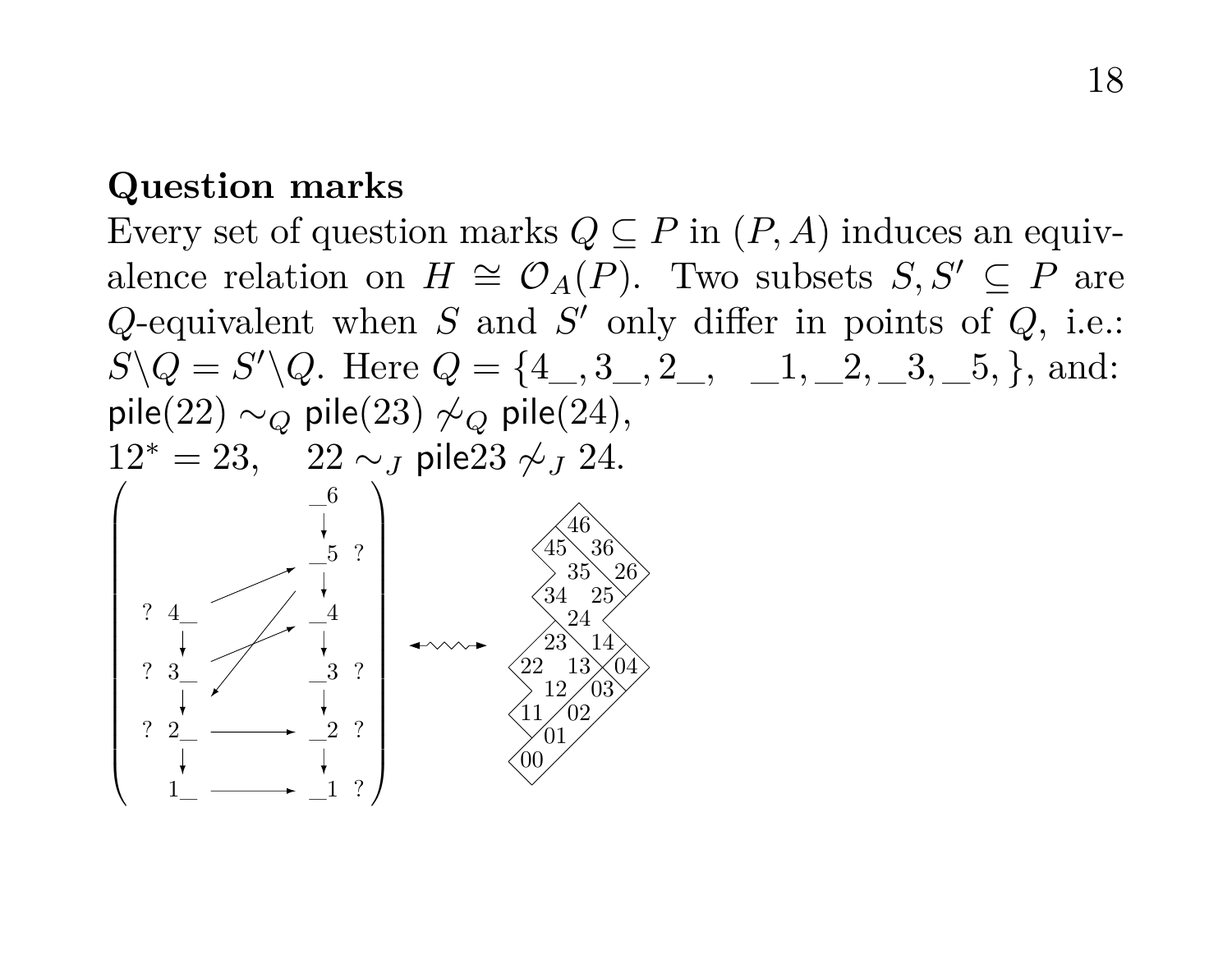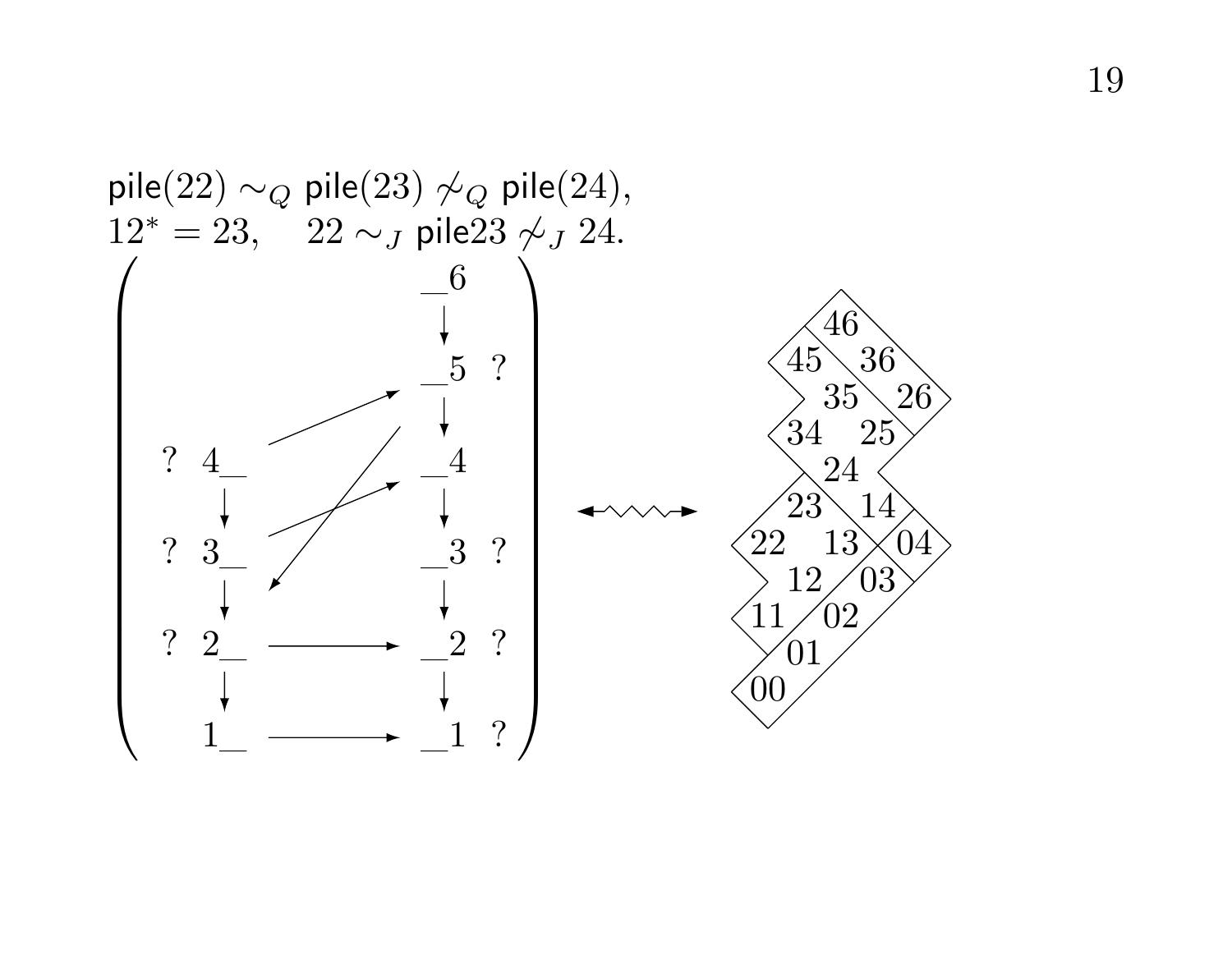**Toposes, geometric morphisms, internal diagrams** Internal diagrams are a tool to lower the lever of abstraction. This is a geometric morphism between toposes.

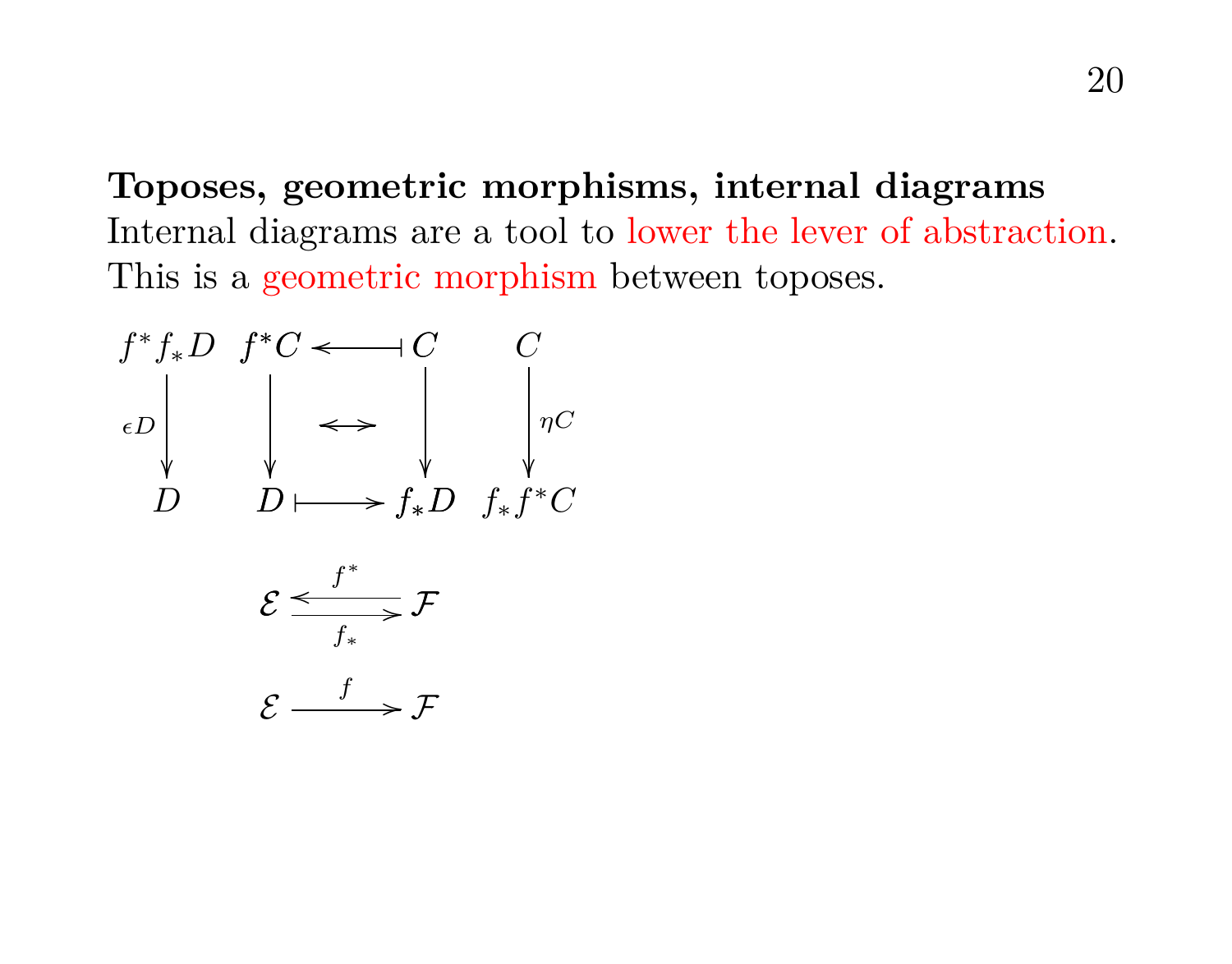**Toposes, geometric morphisms, internal diagrams (2)** Let **A** and **B** be 2CGs regarded as categories. Then a functor  $f: \mathbf{A} \to \mathbf{B}$  induces a geometric morphism...

$$
f^*f_*D \t f^*C \t\t\t\longrightarrow C \t\t C
$$
  
\n
$$
cD \t\t \longrightarrow f_*D \t f_*f^*C
$$
  
\n
$$
\text{Set}^{\mathbf{A}} \xrightarrow{f^*} \text{Set}^{\mathbf{B}}
$$
  
\n
$$
\text{Set}^{\mathbf{A}} \xrightarrow{f} \text{Set}^{\mathbf{B}}
$$
  
\n
$$
\text{Set}^{\mathbf{A}} \xrightarrow{f} \text{Set}^{\mathbf{B}}
$$
  
\n
$$
\text{Set}^{\mathbf{A}} \xrightarrow{f} \text{Set}^{\mathbf{B}}
$$

And if we draw the internal views of  $A, B, C, D...$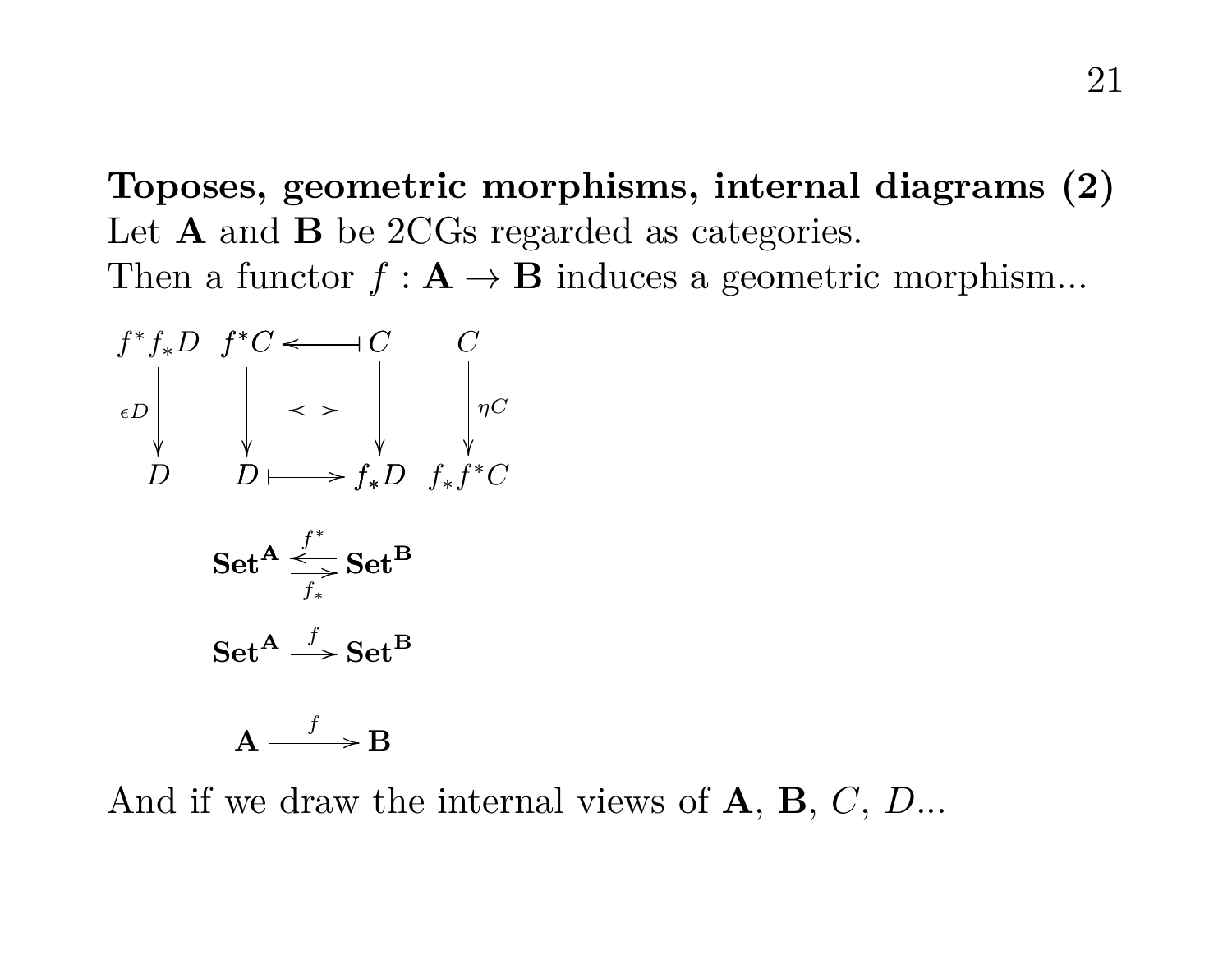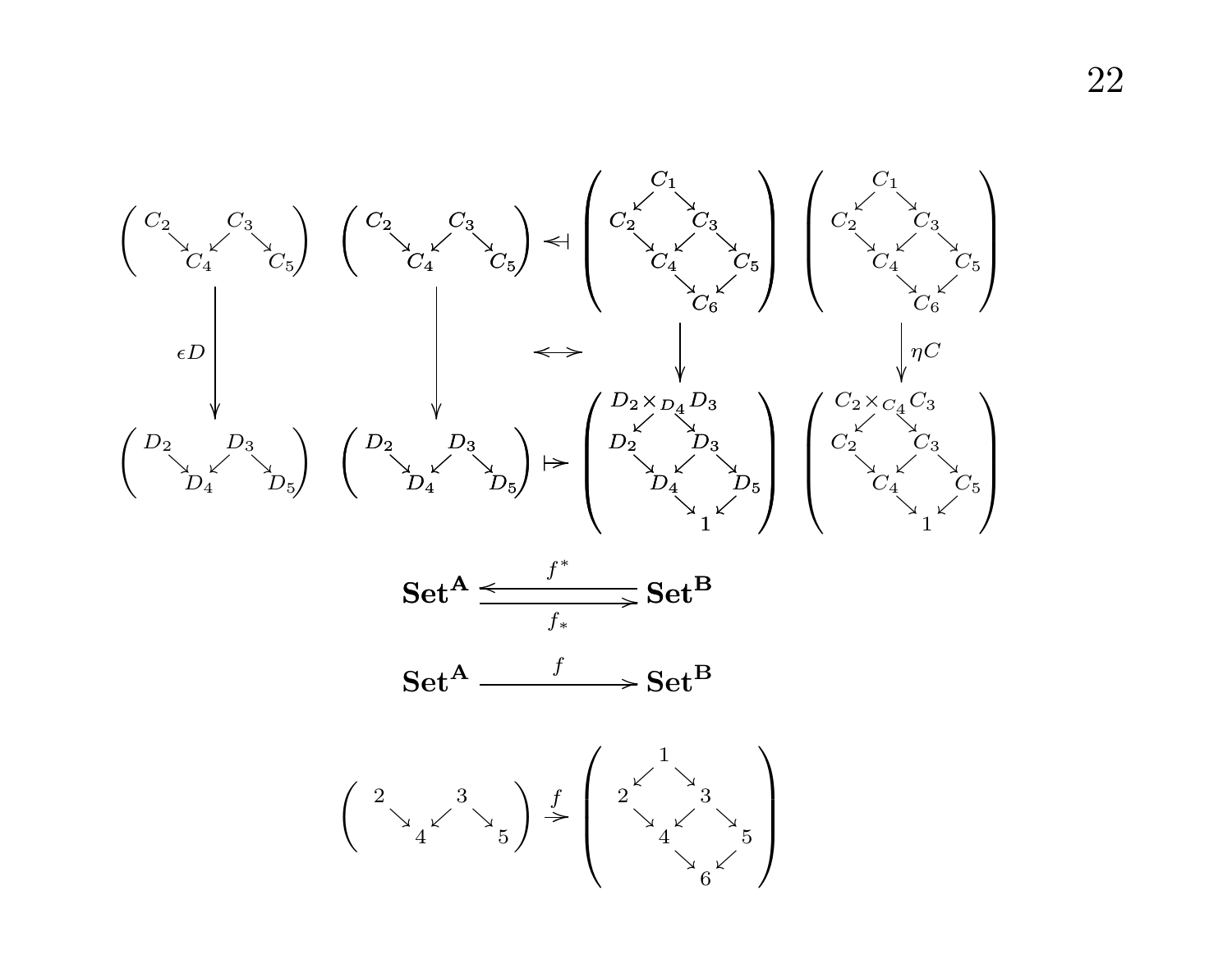#### **A factorization**

The Elephant presents in its sections A4.2 and A4.5 two factorizations of geometric morphisms that can be combined in a single diagram (next slide). An arbitrary geometry morphism  $q : A \rightarrow \mathcal{D}$  can be factored in an essentially unique way as a surjection followed by an inclusion ([EA4.2.10]), and an inclusion  $i : \mathcal{B} \to \mathcal{D}$  can be factored in an essentially unique way as a dense g.m. followed by a closed g.m. ([EA4.5.20]). A canonical way to build these factorizations is by taking  $\mathcal{B} := \mathcal{A}_{\mathbb{G}}$ , where  $\mathbb G$  is a certain comonad on  $\mathcal A$  ([EA4.2.8]), and taking  $\mathcal{C} := \mathbf{sh}_i(\mathcal{D})$ , where j is a certain local operator on  $\mathcal{D}$ .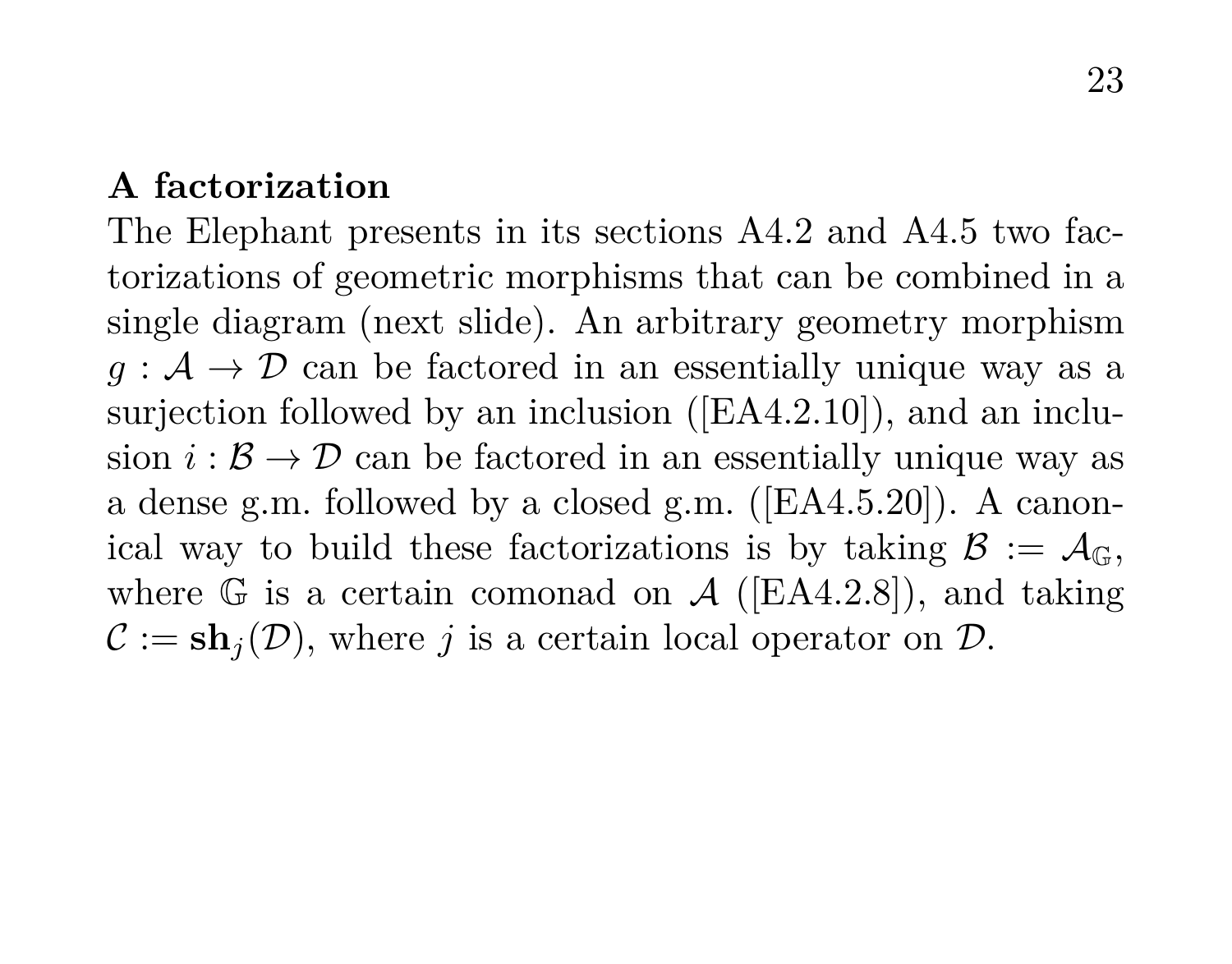## **A factorization (2)**

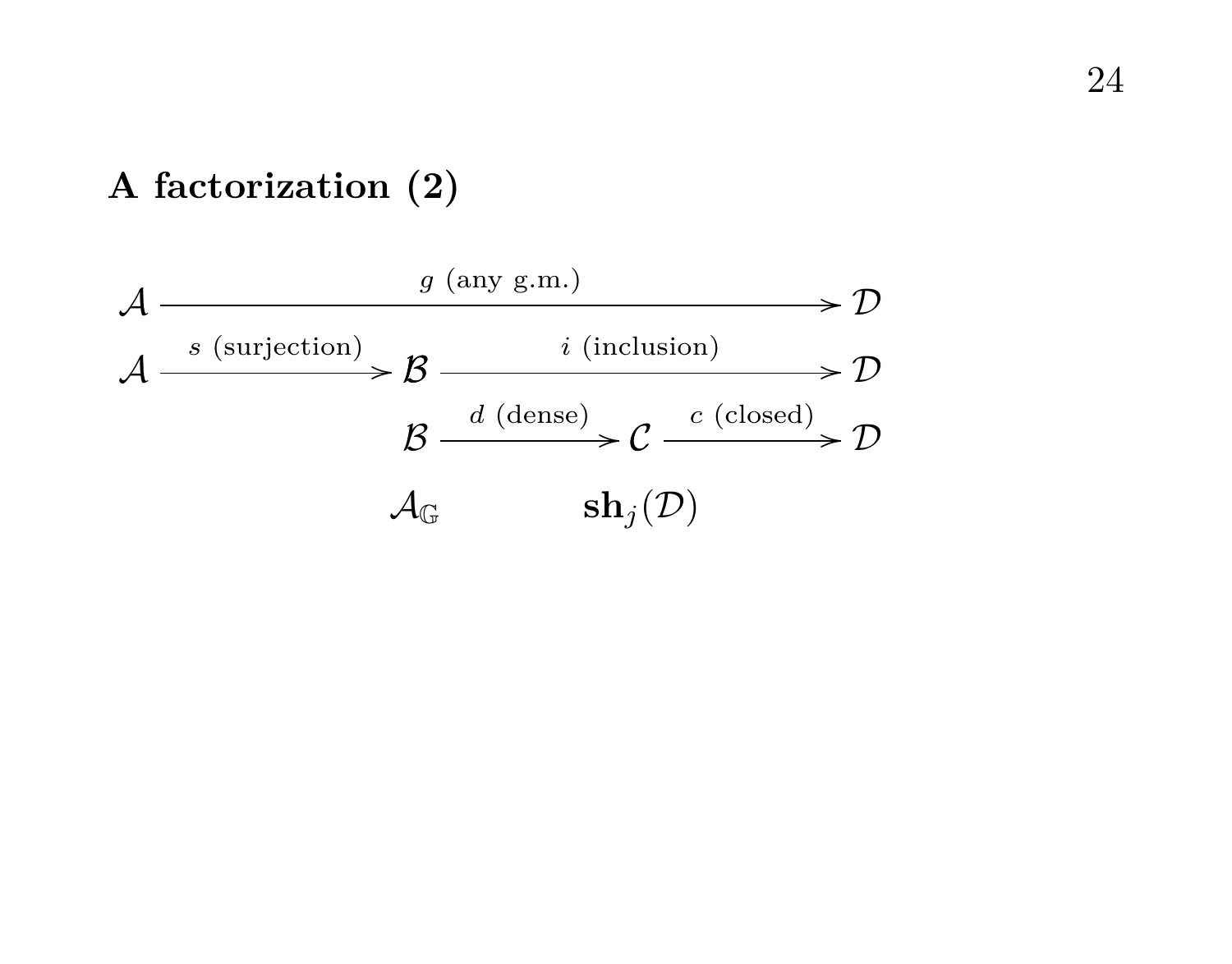## **A factorization (3)**



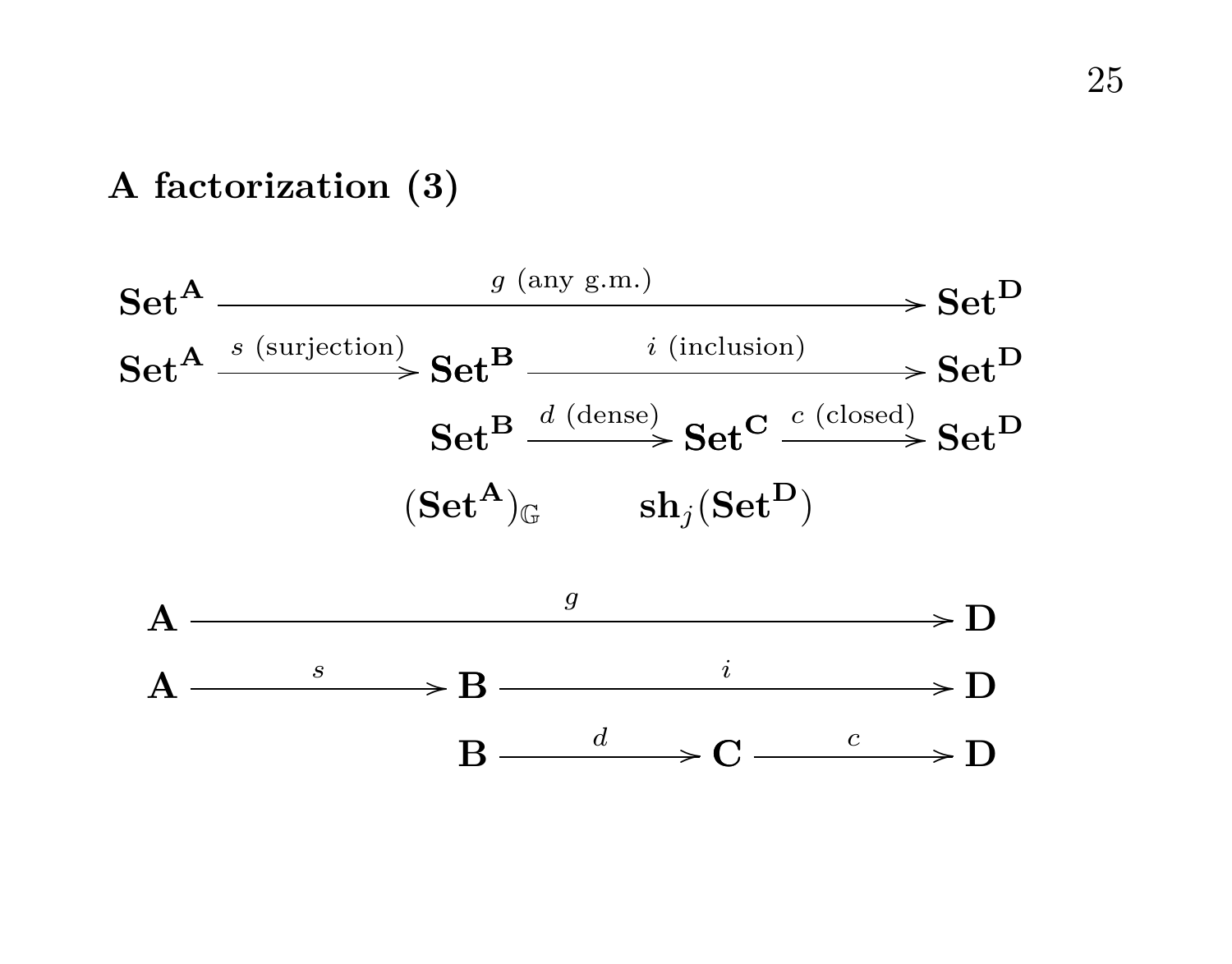#### **A factorization (4)**



These factorizations are almost completely opaque to people who know just the basics of toposes... how can we?...